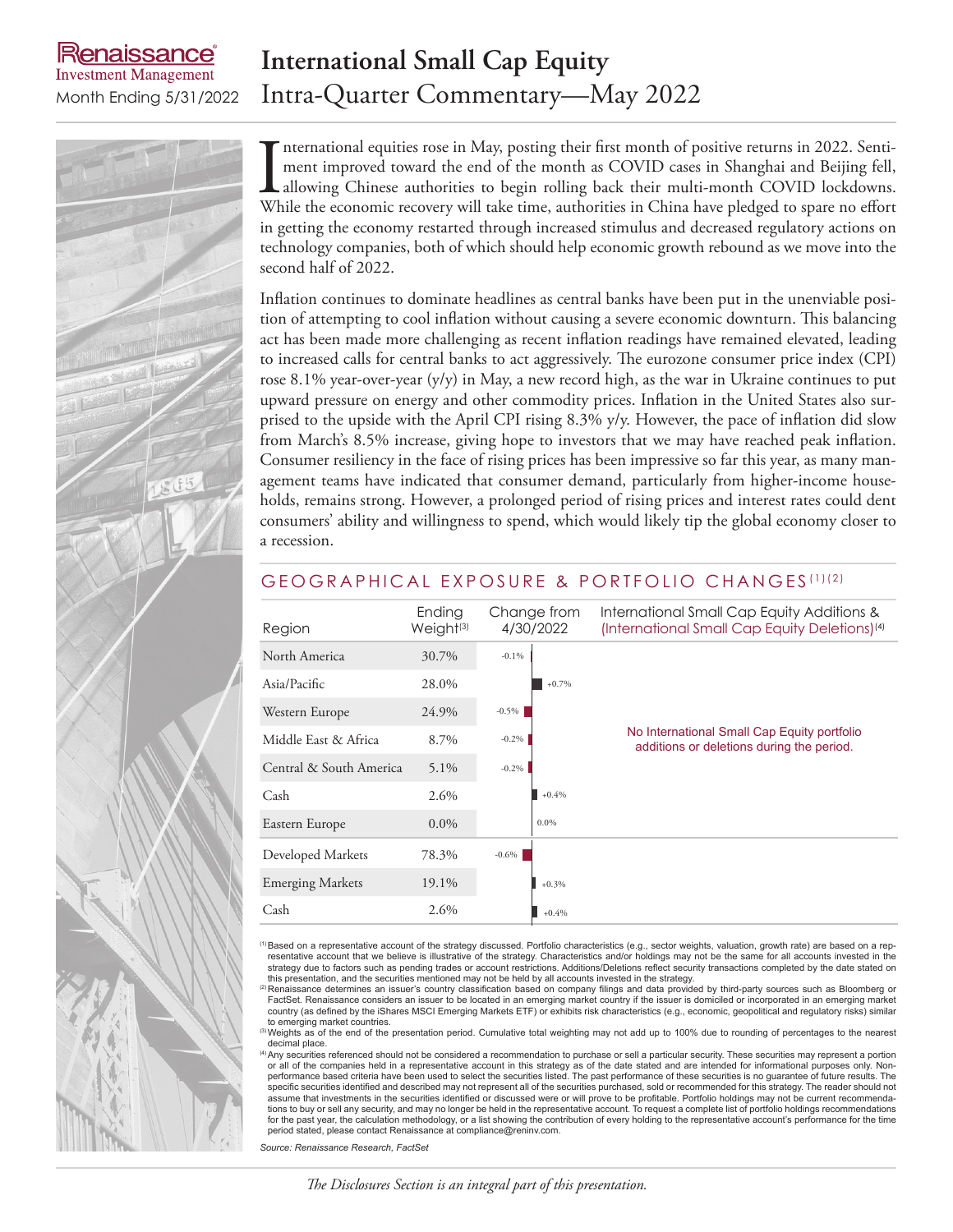## lenaissance **Investment Management**

# **International Small Cap Equity** Month Ending 5/31/2022 Intra-Quarter Commentary—May 2022



#### CONTRIBUTORS TO RETURN (1)(2)

| <b>Ticker</b>                                           | Company Name               | Average Weight <sup>(3)</sup> | Contribution to Return |  |  |  |
|---------------------------------------------------------|----------------------------|-------------------------------|------------------------|--|--|--|
| TOP FIVE CONTRIBUTORS—INTERNATIONAL SMALL CAP EQUITY    |                            |                               |                        |  |  |  |
| <b>OEC</b>                                              | Orion Engineered Carbons   | 2.34%                         | 0.58%                  |  |  |  |
| ERF                                                     | Enerplus                   | 2.15%                         | 0.45%                  |  |  |  |
| <b>SIMO</b>                                             | Silicon Motion Technology  | 2.17%                         | 0.36%                  |  |  |  |
| APELY                                                   | Alps Alpine                | 1.87%                         | 0.34%                  |  |  |  |
| <b>KLIC</b>                                             | Kulicke & Soffa Industries | 1.85%                         | 0.28%                  |  |  |  |
| BOTTOM FIVE CONTRIBUTORS-INTERNATIONAL SMALL CAP EQUITY |                            |                               |                        |  |  |  |
| <b>TRVG</b>                                             | trivago                    | 1.76%                         | $-0.41\%$              |  |  |  |

| <b>TRVG</b>  | trivago              | 1.76% | $-0.41%$  |
|--------------|----------------------|-------|-----------|
| ERO          | Ero Copper           | 1.82% | $-0.32\%$ |
| <b>RNMBY</b> | Rheinmetall          | 2.50% | $-0.29\%$ |
| FN           | Fabrinet             | 2.20% | $-0.28\%$ |
| <b>MRRTY</b> | Marfrig Global Foods | 1.52% | $-0.25%$  |

<sup>(1)</sup>Based on a representative account of the strategy discussed. Portfolio characteristics (e.g., sector weights, valuation, growth rate) are based on a representative account that we believe is illustrative of the strategy. Characteristics and/or holdings may not be the same for all accounts invested in the strategy due to factors such as pending trades or account restrictions.<br>(2) The securities listed should not be considered a recommendation to purchase or sell a particular security. These securities represent the top five and bot-

tom five contributors by weight to the performance of a representative account in this strategy, excluding spinoffs, as of the date stated and are intended<br>for informational purposes only. The past performance of these sec identified or discussed were or will prove to be profitable. Portfolio holdings may not be current recommendations to buy or sell a security and may no longer be held in the representative account. To request a complete list of portfolio holdings recommendations for the past year, the calculation methodology, or a list showing the contribution of every holding to the representative account's performance for the time period stated, please contact Renaissance at compliance@reninv.com.

(3)Average weights over the presentation period.

*Source: Renaissance Research, FactSet*

Our portfolio returns were positive on an absolute basis, and we outperformed our benchmark in May. Stock selection was most positive in Israel and Luxembourg, while selection was weakest in Germany and Brazil. Nearly all sectors in the portfolio experienced positive returns, led by the Energy and Information Technology sectors. The Communication Services and Industrials sectors were our only negative contributors for the month.

Our best performing stock during the month was carbon black manufacturer **Orion Engineered Carbons** (Luxembourg). The company reported better-than-expected first-quarter results that were helped by strong pricing as management stated that they believe that the market is entering a period in which demand for carbon black is outstripping supply. Another strong performer was oil and gas exploration and production company **Enerplus** (Canada). The company increased its quarterly dividend by 30% as it continues to benefit from the rise in energy prices. The worst performing stock in the portfolio during May was metasearch hotel booking website **trivago** (Germany). Although the company should benefit from the travel recovery in Europe, increased marketing spend will likely hurt profitability in the short term. **Ero Copper** (Canada) was another weak performer during the month after the copper miner reported weaker-than-expected firstquarter production due in part to COVID-driven absenteeism. However, management indicated that production is expected to rebound strongly in the second quarter and guided for 2022 production to be at the high end of their previous guidance.

International equities (as measured by the iShares MSCI ACWI ex US ETF) have declined 16% since peaking nearly a year ago in June 2021. Negative returns from international stock markets